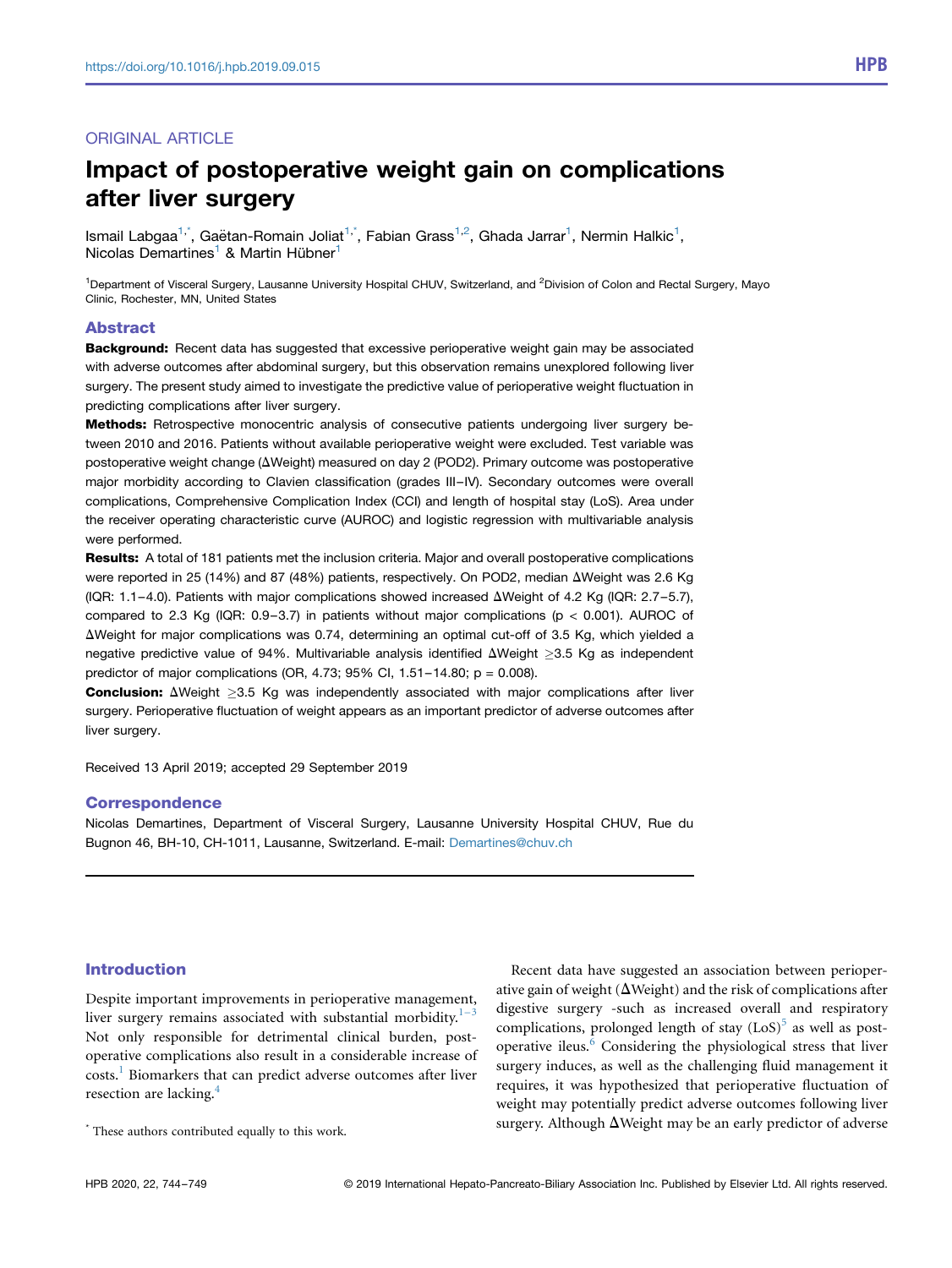complications, it may also represent a modifiable risk factor by pharmacological measures.

This study aimed to investigate the predictive value of the perioperative  $\Delta$ Weight for postoperative complications in patients undergoing liver surgery.

## **Methods**

#### Study design

This retrospective study included all consecutive patients undergoing liver surgery at the Department of Visceral Surgery of Lausanne University Hospital (CHUV) between June 2010 and November 2016. Perioperative management adhered to recommendations for liver surgery from the Enhanced Recovery After Surgery (ERAS) Society.<sup>[7](#page-4-4)</sup> Study protocol was approved by the Institutional Review Board (CER-VD # 2017-01169).

## Patient selection

Inclusion criteria were age >18 years and patients undergoing elective liver surgery during the study period. Patients without pre- and post-operative measures of weight were excluded. Demographics, surgical details, perioperative variables as well as postoperative outcomes were retrieved from a prospectively maintained database.

#### Perioperative weight

Patient weight (in kilogram: Kg) was recorded by nurses, preoperatively (on the day before surgery) as well as daily during the postoperative course. Postoperative weight change was measured as  $\Delta$ Weight on POD2 [weight on POD2 – preoperative weight]. POD2 was chosen for several reasons (I) due to hemodynamics, patients undergoing liver surgery cannot systematically be weighted on POD1, (II) weight fluctuation on POD1 may be too early to accurately reflect perioperative fluid shifts after liver surgery, and (III) weight fluctuation on POD2 is measurable ahead enough of the vast majority of complications to anticipate them and to detect patients at higher risk.

## Study outcomes

Clavien classification was used to grade postoperative complications within 30 days after surgery. $8$  Minor and major complications were defined as grades I/II and grades III/IV, respectively. Grade V was defined as mortality.

Primary endpoint was major morbidity. Secondary endpoints were overall complications, Comprehensive Complication Index  $(CCI)^9$  $(CCI)^9$  and LoS, calculated from day of surgery until discharge, consistently with previous definition.<sup>[10](#page-4-7),[11](#page-4-8)</sup>

### Statistical analyses

Continuous variables were provided as mean with standard deviations (SD) or standard error to the mean (SEM), or with median and interquartile range (IQR), according to the distribution. Student's t-test and Mann–Whitney U test were used to compare continuous variables depending on the normality of the distribution. Likewise, categorical variables were displayed as frequencies with valid percentages, and compared with  $\chi^2$  test or Fisher's exact test. Several variables were dichotomized as followed: age  $($ >70 years), ASA  $($ >III), ECOG  $($ >1), BMI ( $\geq$ 25 Kg/m<sup>2</sup>), extent of the resection ( $\geq$ 3 segments), duration of surgery ( $>$ 300 min), estimated blood loss ( $>$ 500 mL). Correlations were assessed with Pearson's (r) or Spearman's (p) tests depending on the distribution of the variable. Receiver operating characteristic (ROC) were generated and area under the curve (AUC) was calculated. Ideal cut-offs were determined to obtain equal sensitivity and specificity. Logistic regression was performed to identify independent predictors of major complications. Factors with significance <0.1 on univariable analysis were integrated in the multivariable model. Statistical significance was defined as a p-value <0.05. All statistical analyses were performed with IBM SPSS Statistics 25.

## **Results**

During the study period, 307 patients underwent liver surgery. After exclusion of patients without signed consent ( $n = 32$ ) and patients without available perioperative weight values ( $n = 94$ ), a total of 181 (59%) patients were analyzed. Characteristics of the patients and surgical details are summarized in [Table 1.](#page-2-0)

Detailed outcomes are provided in [Table 2](#page-2-1). Minor, major and overall complications were reported in 78 (43%), 25 (14%) and 87 (48%) patients, respectively. No case of postoperative mortality was observed. Median LoS was 8 days (6–12).

#### Perioperative  $\Delta$ Weight

[Fig. 1](#page-2-2) illustrates the perioperative weight change. Median perioperative fluctuation of weight measured on POD2 ( $\Delta$ Weight) was 2.6 Kg (1.1–4.0). Patients with major complications showed an increased  $\Delta$ Weight of 4.2 Kg (2.7–5.7), as opposed to 2.3 Kg  $(0.9-3.7)$  in patients without major complications ( $p < 0.001$ ).

A correlation analysis was performed, to understand whether this gain of weight was due to fluid management during surgery.  $\Delta$ Weight poorly correlated with the amount of intravenous fluid received intraoperatively ( $r = 0.385$ ,  $p < 0.001$ ) ([Fig. 2](#page-3-0)).

#### Cut-off, performance and predictive value of  $\Delta$ Weight

ROC curve analysis of  $\Delta$ Weight for major complications revealed an AUC of 0.74 [\(Fig. 3\)](#page-3-1), determining an optimal cut-off of 3.5 Kg. This cut-off yielded a sensitivity of 72%, specificity of 71%, positive predictive value (PPV) of 28% and a negative predictive value (NPV) of 94%.

Patients showing  $\Delta$ Weight above this cut-off of 3.5 Kg showed worse outcomes with increased complication rates ( $p = 0.005$ ), higher CCI ( $p < 0.001$ ) as well as prolonged LoS ( $p < 0.001$ ) [\(Table 2](#page-2-1)).

Multivariable analysis for major complications integrating multiple potential confounding factors is detailed in [Table 3](#page-4-9).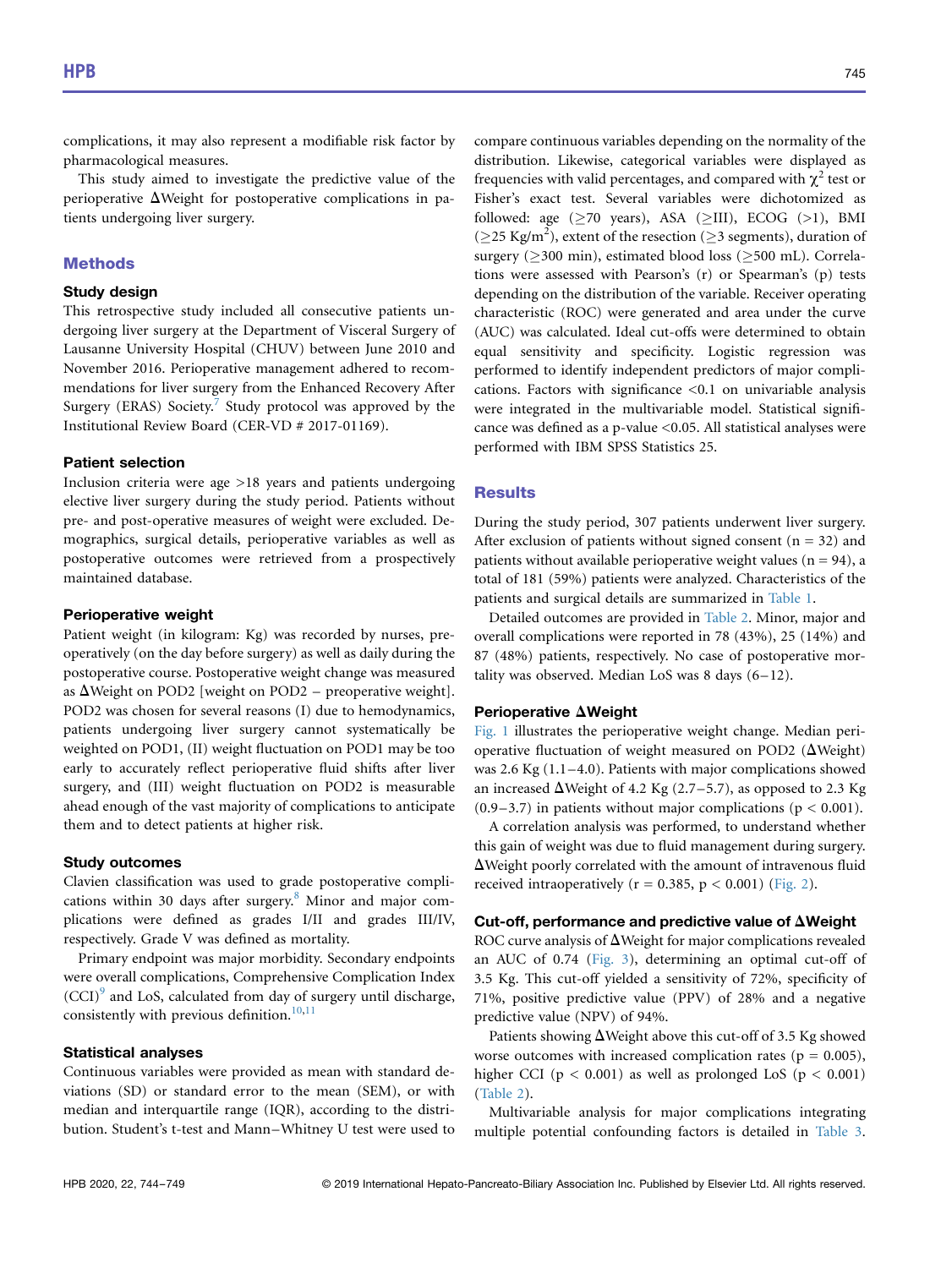|                                     | Whole cohort<br><b>Major complications</b><br>$(n = 181)$<br>$(n = 25)$ |         | No major complications<br>$(n = 156)$ | P-value |
|-------------------------------------|-------------------------------------------------------------------------|---------|---------------------------------------|---------|
|                                     | $n$ (%)                                                                 | $n$ (%) | $n$ (%)                               |         |
| Age ( $\geq$ 70 years)              | 42 (24)                                                                 | 6(24)   | 36 (24)                               | 0.828   |
| Gender (Female)                     | 73 (40)                                                                 | 11(44)  | 62 (40)                               | 0.687   |
| ASA score (III/IV)                  | 39 (22)                                                                 | 7(32)   | 32(21)                                | 0.244   |
| Cirrhosis                           | 14(8)                                                                   | 4(18)   | 10(7)                                 | 0.06    |
| Cancer                              | 134 (74)                                                                | 19 (76) | 115 (74)                              | 0.809   |
| <b>Diabetes</b>                     | 24 (14)                                                                 | 6(27)   | 18 (12)                               | 0.128   |
| BMI ( $\geq$ 25 Kg/m <sup>2</sup> ) | 88 (49)                                                                 | 11 (44) | 77 (50)                               | 0.598   |
| Surgical approach (Open)            | 144 (81)                                                                | 23 (96) | 121 (79)                              | 0.146   |
| Resection extent $($ >3 segments)   | 75 (42)                                                                 | 15 (60) | 60 (39)                               | 0.048   |
| Surgery duration (>300 min)         | 61 (35)                                                                 | 13 (59) | 48 (31)                               | 0.01    |
| Blood loss $(>500$ mL)              | 95 (59)                                                                 | 17 (85) | 78 (55)                               | 0.011   |

<span id="page-2-0"></span>Table 1 Demographics and surgical characteristics

Abbreviations: ASA: American Society of Anesthesiologists; BMI: Body mass index; ECOG: Eastern Cooperative Oncology Group.

#### <span id="page-2-1"></span>Table 2 Outcomes

| $(n = 181)$          | Whole cohort | $\Delta$ Weight           |                             |         |  |
|----------------------|--------------|---------------------------|-----------------------------|---------|--|
|                      |              | $<$ 3.5 Kg<br>$(n = 117)$ | $\geq$ 3.5 Kg<br>$(n = 64)$ | p-value |  |
| <b>Complications</b> |              |                           |                             |         |  |
| Minor (I-II)         | 78 (43)      | 43 (37)                   | 35(55)                      | 0.028   |  |
| Major (III-IV)       | 25(14)       | 7(6)                      | 18 (28)                     | < 0.001 |  |
| Overall              | 87 (48)      | 47 (40)                   | 40 (63)                     | 0.005   |  |
| Median CCI           | $0(0-20.9)$  | $0(0-20.9)$               | $20.9(0 - 33.5)$            | < 0.001 |  |
| Mean CCI             | 12.6 (16.0)  | 8.9(12.4)                 | 19.3 (19.5)                 | < 0.001 |  |
| LoS                  | $8(6-12)$    | $8(6-10)$                 | $10(8-18)$                  | < 0.001 |  |

<span id="page-2-2"></span>Abbreviations: CCI: Comprehensive Complication Index; LoS: Length of stay.



## **Discussion**

The present study suggested that a weight gain on POD2 ( $\Delta$ Weight) of  $>$ 3.5 Kg was associated with postoperative adverse outcomes after liver surgery, in particular major complications.

Previous data have shown associations between  $\Delta$ Weight and delayed gastrointestinal function, decreased mobilization or anastomotic leak.<sup>[12](#page-4-10)–16</sup> The rapid weight gain observed after liver surgery raises the question of its underlying mechanisms and causes. Although it may be speculated that such a weight fluctuation resulted from intraoperative fluid management, the



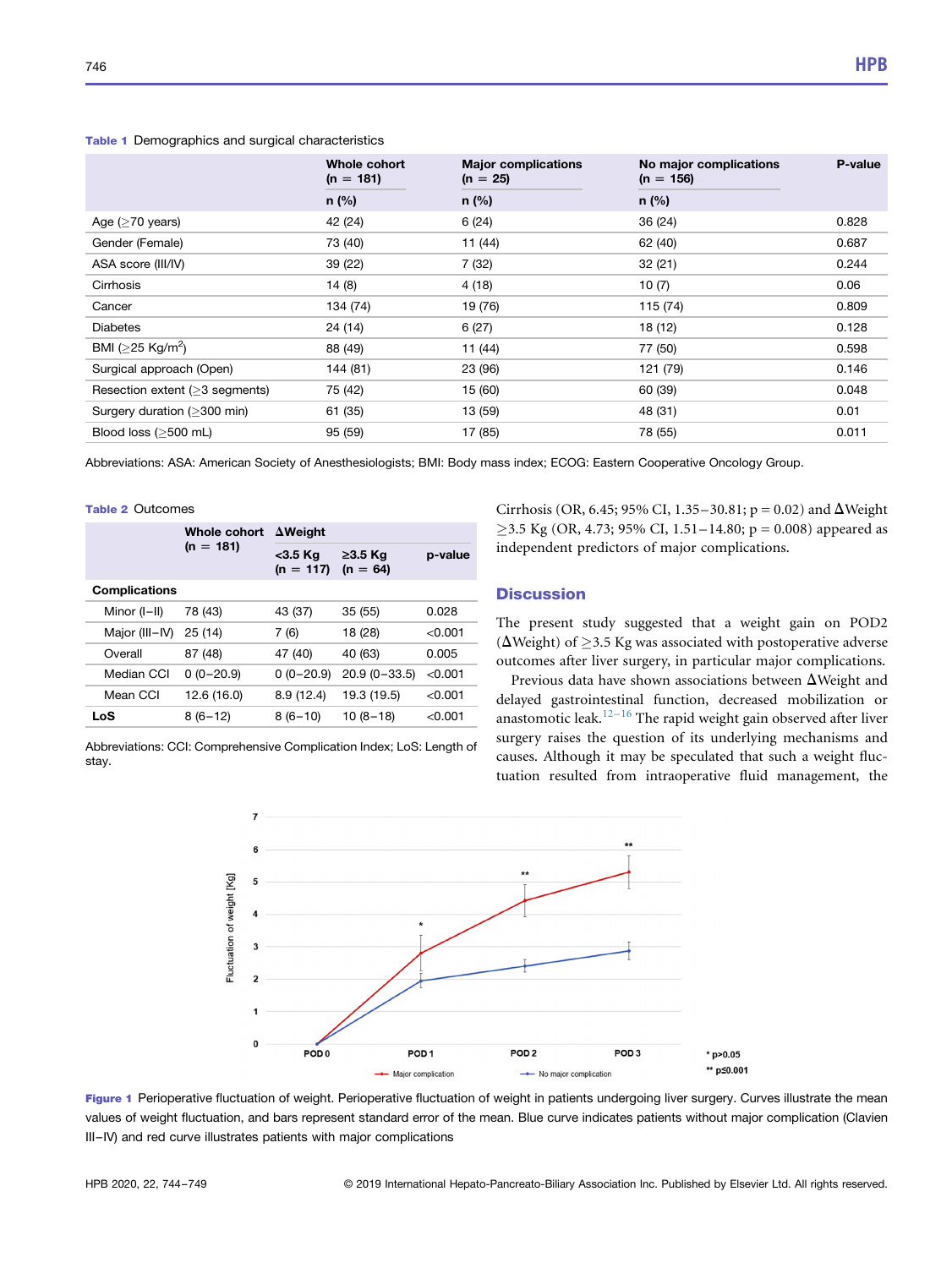<span id="page-3-0"></span>

<span id="page-3-1"></span>Figure 2 Correlation between  $\Delta$ Weight and intraoperative fluid administration. Correlation analysis between the volume of intravenous fluid received intraoperatively (mL) and perioperative weight fluctuation measured on POD2 ( $\Delta$ Weight)



Figure 3 ROC curve of  $\Delta$ Weight for major complications. Receiver operating characteristic (ROC) curve of  $\Delta$ Weight for major complications (blue line). Calculated area under the curve (AUC) was 0.74

present results suggest that intraoperative fluid administration alone does not entirely explain  $\Delta$ Weight since these factors poorly correlated ([Fig. 2\)](#page-3-0). However, present results showed continuous postoperative gain of weight beyond POD1. Therefore, it remains possible the ongoing weight gain resulted from ongoing postoperative fluid administration. Although it seems reasonable to hypothesize that  $\Delta$ Weight reflects different effects induced by surgery such as metabolic stress response which induces capillary leak, responsible of fluid sequestration, hematocrit and albuminemia decreases, $2,17$  $2,17$  one must remain cautious about physiological explanations. The present study was not designed to explore the underlying causes of  $\Delta$ Weight. Dedicated studies are needed to decipher these complex physiological mechanisms.

Major abdominal surgery such as liver resection suffers from the lack of reliable and early biomarkers capable of predicting complications. Laboratory markers currently utilized in clinical practice such as C-Reactive Protein (CRP) or procalcitonin (PCT) are limited by their slow kinetics.<sup>[17](#page-5-0),[18](#page-5-1)</sup> Furthermore, being metabolized by the liver, CRP is not likely to be highly informative after hepatic surgery. While serum albumin changes can predict overall complications, it has not specifically predicted major complications.<sup>[2](#page-4-11)[,19](#page-5-2)</sup>  $\Delta$ Weight appears as a promising biomarker displaying several advantages: early predictive, easy to measure, reproducible and cost-effective. Although it showed a low PPV that precludes from detecting patients at high risk of major complications, its high NPV (94%) may allow to identify patients at low risk.

What is unclear from this study is whether modifying  $\Delta$ Weight by pharmacological or fluid restrictive measures following liver resection could potentially alter the incidence of complications. A more detailed prospective study would be required to answer this question.

Available data on  $\Delta$ Weight are limited and comparison with similar studies is thus difficult. A recent study from the same institution as the current study investigated  $\Delta$ Weight in patients undergoing open colorectal surgery. The authors identified  $\Delta$ Weight  $\geq$ 3.5 Kg as predictor of overall and respiratory complications as well as prolonged LoS. $5$  Consistently, another study showed that  $\Delta$ Weight  $\geq$  1.2 Kg was associated with an increased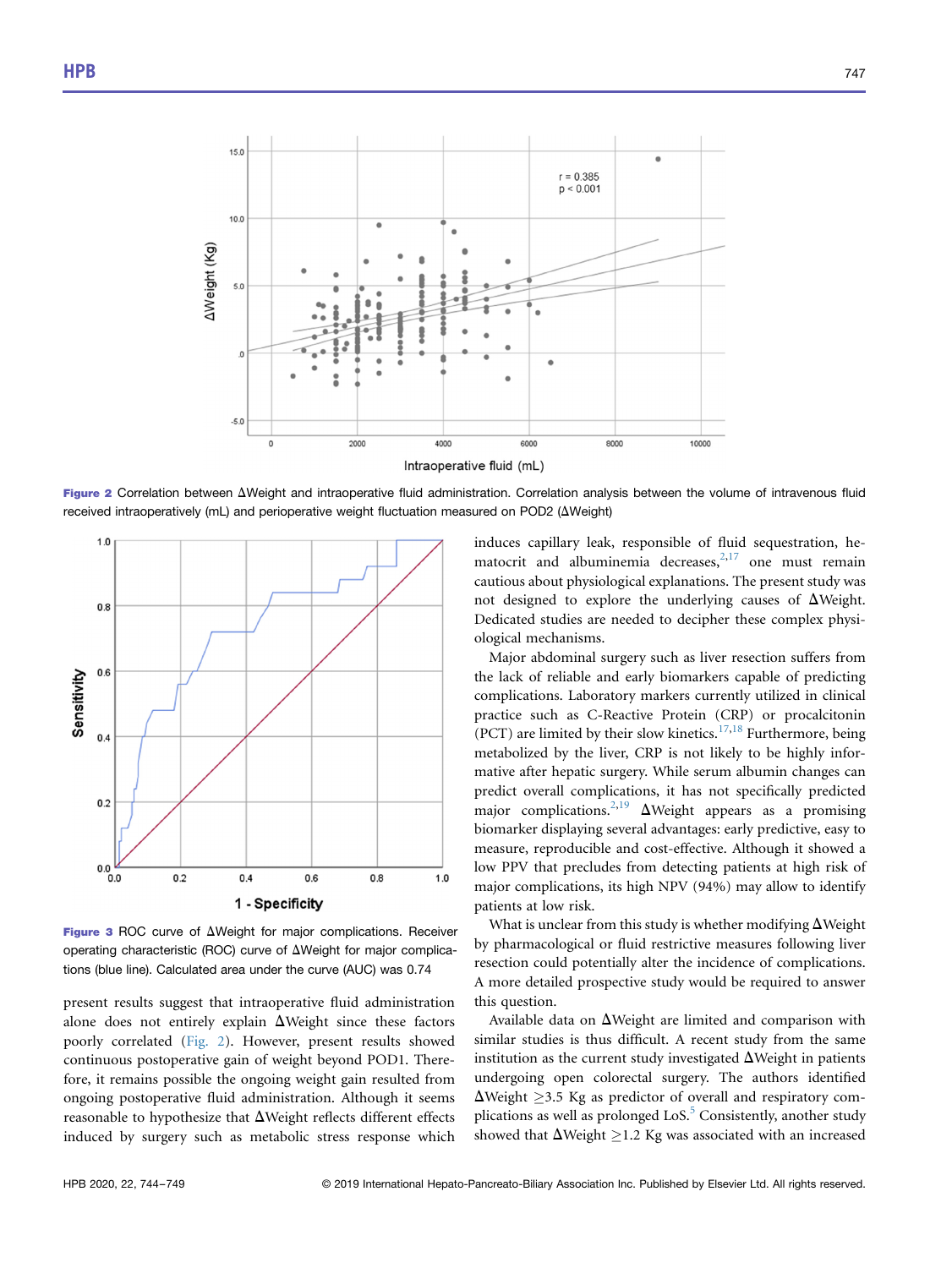|                                  | <b>Univariate</b> |                |         | <b>Multivariate</b> |                |         |  |
|----------------------------------|-------------------|----------------|---------|---------------------|----------------|---------|--|
|                                  | HR.               | 95% CI         | p-value | <b>HR</b>           | 95% CI         | p-value |  |
| Age $($ >70 years)               | 1.12              | $0.41 - 3.05$  | 0.828   |                     |                |         |  |
| Gender (Female)                  | 1.19              | $0.51 - 2.79$  | 0.687   |                     |                |         |  |
| ASA score (III/IV)               | 1.78              | $0.67 - 4.73$  | 0.248   |                     |                |         |  |
| Cirrhosis                        | 3.18              | $0.90 - 11.19$ | 0.072   | 6.45                | $1.35 - 30.81$ | 0.020   |  |
| Cancer                           | 1.13              | $0.42 - 3.02$  | 0.809   |                     |                |         |  |
| <b>Diabetes</b>                  | 1.94              | $0.76 - 4.95$  | 0.164   |                     |                |         |  |
| BMI ( $>$ 25 Kg/m <sup>2</sup> ) | 0.80              | $0.34 - 1.86$  | 0.599   |                     |                |         |  |
| Extent of resection              | 2.35              | $0.99 - 5.57$  | 0.052   | 1.00                | $0.32 - 3.14$  | 0.999   |  |
| Surgery duration $(>300$ min)    | 3.19              | $1.28 - 7.97$  | 0.013   | 2.08                | $0.65 - 6.67$  | 0.216   |  |
| Blood loss $(>500$ mL)           | 4.65              | $1.30 - 16.58$ | 0.018   | 2.53                | $0.65 - 9.90$  | 0.183   |  |
| Surgical approach (open)         | 1.11              | $0.74 - 1.64$  | 0.621   |                     |                |         |  |
| $\Delta$ Weight (>3.5 Kg)        | 6.15              | $2.41 - 15.72$ | < 0.001 | 4.73                | $1.51 - 14.80$ | 0.008   |  |

<span id="page-4-9"></span>Table 3 Multivariable analysis for the prediction of major postoperative complications

Abbreviations: ASA: American Society of Anesthesiologists; BMI: Body mass index; CI: Confidence interval; ECOG: Eastern Cooperative Oncology Group; HR: Hazard ratio.

risk of postoperative ileus.<sup>[6](#page-4-3)</sup> Limitations of the current study include retrospective single-center design and the limited patient sample with a limited data set. The current results underscore the relevance of monitoring perioperative weight and provide a cutoff that may help to identify patients at lower risk for major complications which can be of precious help. However this cutoff will need to be confirmed and validated through external, independent cohorts.

In summary, the present findings highlighted an association between postoperative weight gain and adverse outcomes after liver surgery, emphasizing the pertinence to monitor perioperative weight in this specific type of surgery.

# Author's contribution

- 1. Study concept and design: IL, ND, MH.
- 2. Acquisition of data: IL, GRJ, GJ.
- 3. Analysis and interpretation of data: IL, GRJ, FG, GJ, ND, MH.
- 4. Drafting of the manuscript: IL, MH.
- 5. Critical revision of the manuscript for important intellectual content: IL, GRJ, FG, GJ, NH, ND, MH.

#### Acknowledgements

The authors would like to thank Mrs Valérie Addor for her assistance in data collection.

### Conflicts of interest

None declared.

#### References

<span id="page-4-0"></span>1. [Vonlanthen R, Slankamenac K, Breitenstein S, Puhan MA, Muller MK,](http://refhub.elsevier.com/S1365-182X(19)30727-0/sref1) Hahnloser D et al[. \(2011\) The impact of complications on costs of major](http://refhub.elsevier.com/S1365-182X(19)30727-0/sref1) [surgical procedures: a cost analysis of 1200 patients.](http://refhub.elsevier.com/S1365-182X(19)30727-0/sref1) Ann Surg 254: 907–[913](http://refhub.elsevier.com/S1365-182X(19)30727-0/sref1).

- <span id="page-4-11"></span>2. [Labgaa I, Joliat GR, Demartines N, Hubner M. \(2016\) Serum albumin is](http://refhub.elsevier.com/S1365-182X(19)30727-0/sref2) [an early predictor of complications after liver surgery.](http://refhub.elsevier.com/S1365-182X(19)30727-0/sref2) Dig Liver Dis 48: [559](http://refhub.elsevier.com/S1365-182X(19)30727-0/sref2)–561.
- 3. [Idrees JJ, Johnston FM, Canner JK, Dillhoff M, Schmidt C, Haut ER](http://refhub.elsevier.com/S1365-182X(19)30727-0/sref3) et al[. \(2019\) Cost of major complications after liver resection in the](http://refhub.elsevier.com/S1365-182X(19)30727-0/sref3) [United States: are high-volume centers cost-effective?](http://refhub.elsevier.com/S1365-182X(19)30727-0/sref3) Ann Surg 269: [503](http://refhub.elsevier.com/S1365-182X(19)30727-0/sref3)–510.
- <span id="page-4-1"></span>4. [Labgaa I, Demartines N, Hubner M. \(2017\) Biomarkers capable to](http://refhub.elsevier.com/S1365-182X(19)30727-0/sref4) [early predict postoperative complications: the grail.](http://refhub.elsevier.com/S1365-182X(19)30727-0/sref4) Ann Surg 266: e91–[e92.](http://refhub.elsevier.com/S1365-182X(19)30727-0/sref4)
- <span id="page-4-2"></span>5. [Pache B, Hubner M, Sola J, Hahnloser D, Demartines N, Grass F. \(2019\)](http://refhub.elsevier.com/S1365-182X(19)30727-0/sref5) [Receiver operating characteristic analysis to determine optimal](http://refhub.elsevier.com/S1365-182X(19)30727-0/sref5) fluid [management during open colorectal surgery.](http://refhub.elsevier.com/S1365-182X(19)30727-0/sref5) Colorectal Dis 21: [234](http://refhub.elsevier.com/S1365-182X(19)30727-0/sref5)–240.
- <span id="page-4-3"></span>6. [Grass F, Pache B, Butti F, Sola J, Hahnloser D, Demartines N](http://refhub.elsevier.com/S1365-182X(19)30727-0/sref6) et al. (2019) Stringent fl[uid management might help to prevent postoperative](http://refhub.elsevier.com/S1365-182X(19)30727-0/sref6) [ileus after loop ileostomy closure.](http://refhub.elsevier.com/S1365-182X(19)30727-0/sref6) Langenbeck's Arch Surg 404:39.
- <span id="page-4-4"></span>7. [Melloul E, Hubner M, Scott M, Snowden C, Prentis J, Dejong CH](http://refhub.elsevier.com/S1365-182X(19)30727-0/sref7) et al. [\(2016\) Guidelines for perioperative care for liver surgery: Enhanced re](http://refhub.elsevier.com/S1365-182X(19)30727-0/sref7)[covery after surgery \(ERAS\) society recommendations.](http://refhub.elsevier.com/S1365-182X(19)30727-0/sref7) World J Surg 40: [2425](http://refhub.elsevier.com/S1365-182X(19)30727-0/sref7)–2440.
- <span id="page-4-5"></span>8. [Dindo D, Demartines N, Clavien PA. \(2004\) Classi](http://refhub.elsevier.com/S1365-182X(19)30727-0/sref8)fication of surgical [complications: a new proposal with evaluation in a cohort of 6336 pa](http://refhub.elsevier.com/S1365-182X(19)30727-0/sref8)[tients and results of a survey.](http://refhub.elsevier.com/S1365-182X(19)30727-0/sref8) Ann Surg 240:205–213.
- <span id="page-4-6"></span>9. [Slankamenac K, Graf R, Barkun J, Puhan MA, Clavien PA. \(2013\) The](http://refhub.elsevier.com/S1365-182X(19)30727-0/sref9) [comprehensive complication index: a novel continuous scale to mea](http://refhub.elsevier.com/S1365-182X(19)30727-0/sref9)[sure surgical morbidity.](http://refhub.elsevier.com/S1365-182X(19)30727-0/sref9) Ann Surg 258:1–7.
- <span id="page-4-7"></span>10. [Labgaa I, Jarrar G, Joliat GR, Allemann P, Gander S, Blanc C](http://refhub.elsevier.com/S1365-182X(19)30727-0/sref10) et al. [\(2016\) Implementation of enhanced recovery \(ERAS\) in colorectal sur](http://refhub.elsevier.com/S1365-182X(19)30727-0/sref10)[gery has a positive impact on non-ERAS liver surgery patients.](http://refhub.elsevier.com/S1365-182X(19)30727-0/sref10) World J Surg [40:1082](http://refhub.elsevier.com/S1365-182X(19)30727-0/sref10)–1091.
- <span id="page-4-8"></span>11. [Joliat GR, Labgaa I, Hubner M, Blanc C, Griesser AC, Schafer M](http://refhub.elsevier.com/S1365-182X(19)30727-0/sref11) et al. (2016) Cost-benefi[t analysis of the implementation of an enhanced re](http://refhub.elsevier.com/S1365-182X(19)30727-0/sref11)[covery program in liver surgery.](http://refhub.elsevier.com/S1365-182X(19)30727-0/sref11) World J Surg 40:2441–2450.
- <span id="page-4-10"></span>12. [Lobo DN, Bostock KA, Neal KR, Perkins AC, Rowlands BJ, Allison SP.](http://refhub.elsevier.com/S1365-182X(19)30727-0/sref12) [\(2002\) Effect of salt and water balance on recovery of gastrointestinal](http://refhub.elsevier.com/S1365-182X(19)30727-0/sref12)